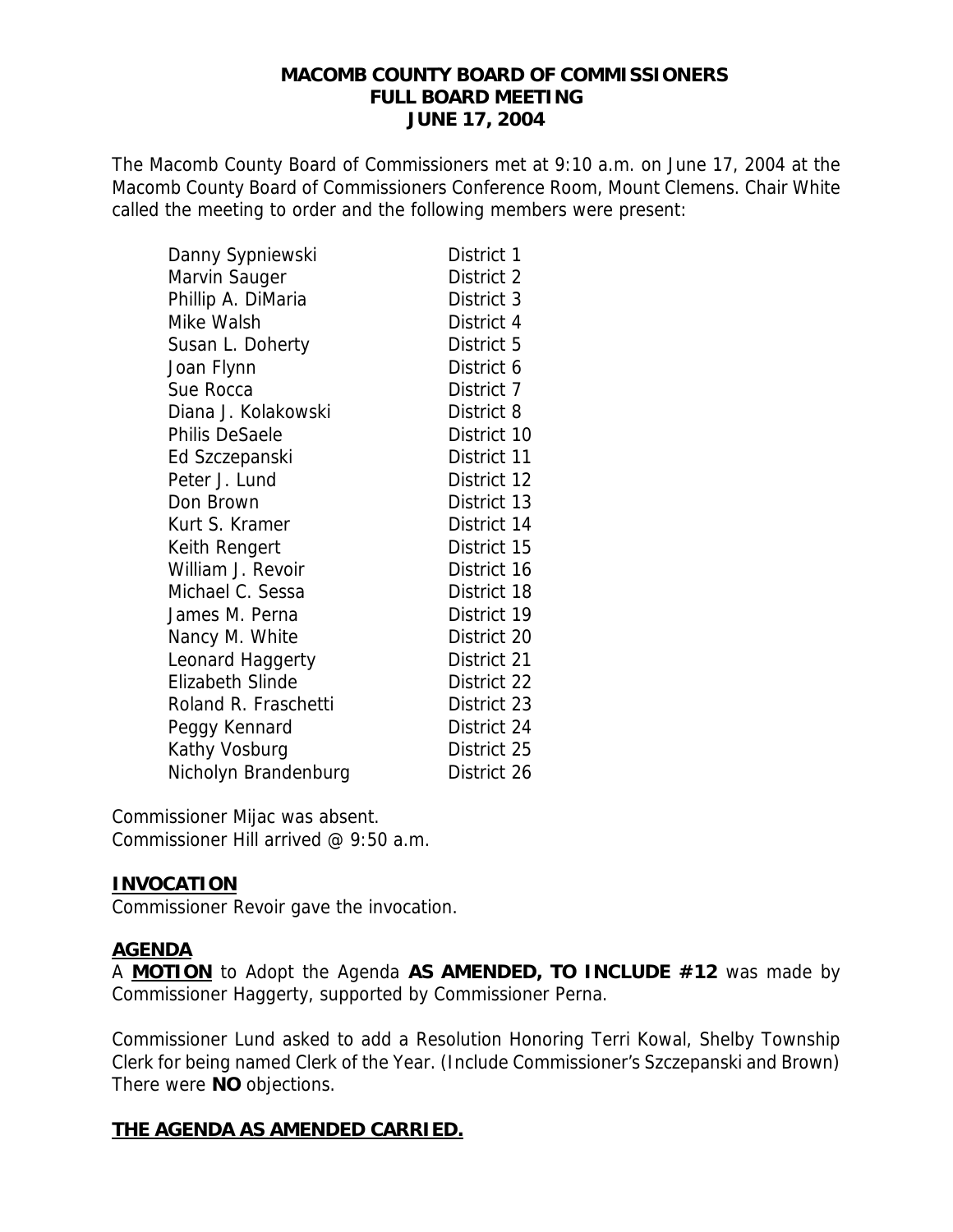# **MINUTES**

A **MOTION** to Approve the Minutes dated May 13, 2004 was made by Commissioner Haggerty, supported by Commissioner Sypniewski.

Commissioner Brandenburg asked the minutes be amended to record her comments made under New Business verbatim. There were **NO** objections.

Commissioner Revoir asked the minutes be amended to record Public Speaker, James Santilli's comments verbatim. There were **NO** objections.

## **THE MOTION CARRIED AS AMENDED.**

## **PRESENTATION**

Commissioner's DeSaele and Kennard made a Presentation to the winners of the Water Quality Poster Contest as follows:

Present: Tara Lynn O'Gara, Sterling Heights

 Not Present: Brody Nelson, Sterling Heights Anthony Badalamenti, Shelby Township

## **PUBLIC PARTICIPATION**

### **Dolores Bacon, Executive Director, Compassion Pregnancy Center**

Thanked Commissioner Szczepanski for initiating Resolution 10b – defining efforts to reduce the number of elective abortions in the Macomb County.

# **Stephen Cassin, Executive Director, Macomb County Planning and Economic Development**

Announced on Wednesday, June 16, 2004, Mr. Donald Morandini, Deputy Director of Macomb County Planning and Economic Development was honored by the Macomb Foundation at the Annual Athena Awards. He indicated it is a very prestigious nationally recognized award that goes to an individual in the county that provides a valuable service by devoting his or her time and energy to improve the quality of life for others. A person, who demonstrates excellence, creativity and initiative and the most important factor, assists women in reaching their full leadership potential. Just being nominated is impressive and this year there were thirty nominations for this award. He was very proud to announce that Macomb County's very own, Don Morandini, Deputy Director of the Department of Planning and Economic Development received this years Athena Award. Mr. Cassin also announced that Pamela Valentik, Senior Planner in the Department of Planning and Economic Development, was also nominated and honored for the award.

# **Gregory Wright, 19944 Lamar Drive, Clinton Township**

Spoke in support of Bob Whitehead, Assistant Superintendent at the Macomb County Youth Home. Indicated he is not responsible for the problems at the facility. He could very much be part of the solution.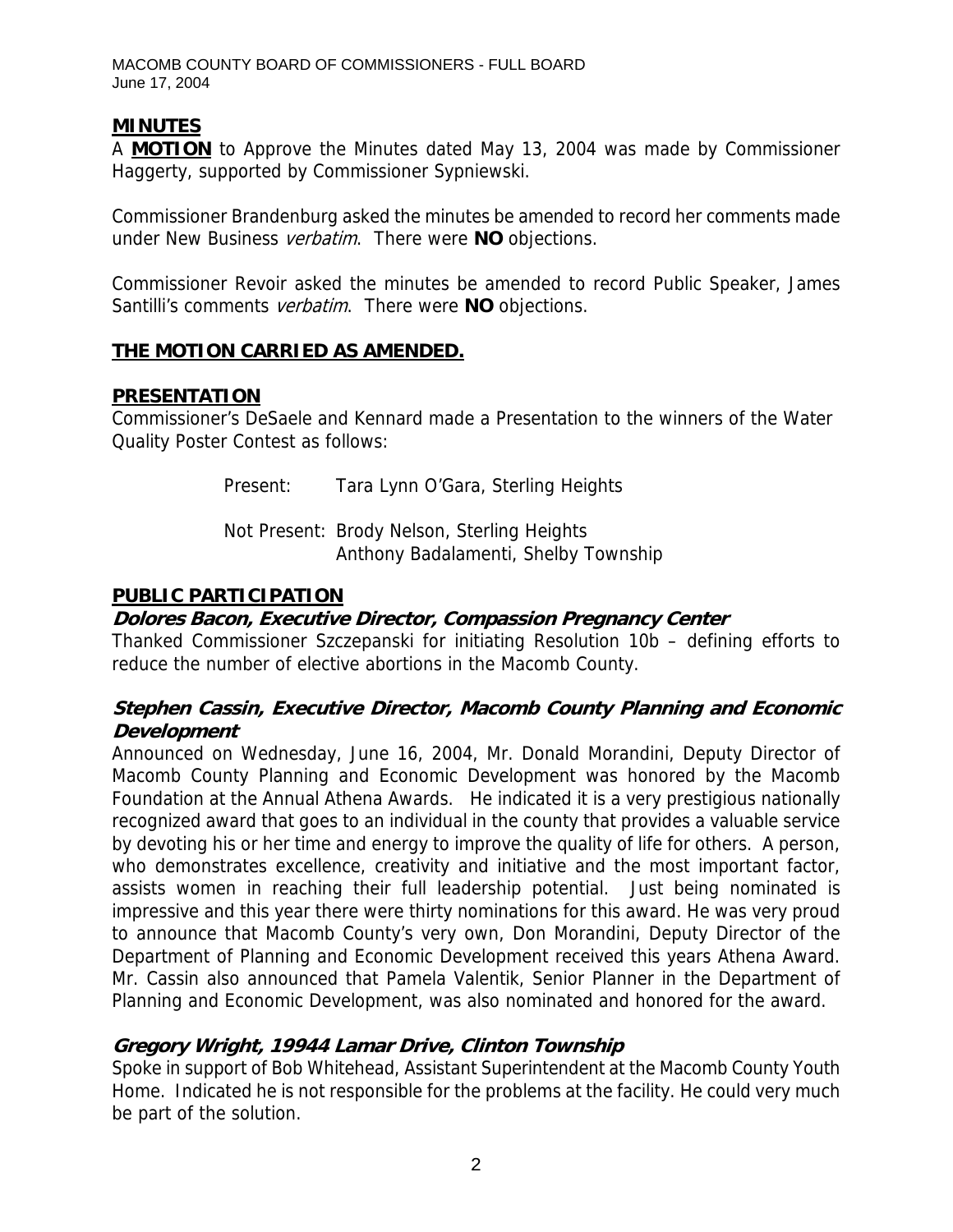## **COMMITTEE REPORTS:**

# **COMMUNITY SERVICES COMMITTEE – June 7, 2004**

The Clerk read the recommendations from the Community Services Committee and a **MOTION** was made by Chairperson Kennard, supported by Vice-Chairperson Brandenburg, to adopt the committee recommendations.

- 1. AUTHORIZE MACOMB COUNTY COMMUNITY SERVICES AGENCY TO RECEIVE \$23,100 FROM THE AREA AGENCY ON AGING 1-B TO OPERATE THE HOME INJURY CONTROL PROGRAM DURING FISCAL YEAR 2005.
- 2. AUTHORIZE MACOMB COUNTY COMMUNITY SERVICES AGENCY TO RECEIVE \$79,463 FROM THE AREA AGENCY ON AGING 1-B TO OPERATE THE SENIOR CITIZEN CHORE SERVICE PROGRAM DURING FISCAL YEAR 2005.
- 3. AUTHORIZE MACOMB COUNTY COMMUNITY SERVICES AGENCY TO RECEIVE \$1,901,033 FROM THE AREA AGENCY ON AGING 1-B TO OPERATE THE SENIOR CITIZENS NUTRITION PROGRAM DURING FISCAL YEAR 2005.
- 4. AUTHORIZE THE RENEWAL FOR MSU EXTENSION SERVICE TO ACCEPT \$2,500 FROM THE COMMUNITY SERVICES AGENCY, HEAD START PROGRAM, FOR PROVIDING EDUCATIONAL PROGRAMS TO THE HEAD START PARENTS FOR THE 2003/2004 CALENDAR YEAR AND FOR SUBSEQUENT YEARS AS EACH AGENCY AGREES.
- 5. AUTHORIZE THE RENEWAL FOR MSU EXTENSION SERVICE TO ACCEPT \$2,500 FROM THE COMMUNITY SERVICES AGENCY, HEAD START PROGRAM, FOR PROVIDING EDUCATIONAL PROGRAMS TO THE HEAD START PARENTS FOR THE 2004/2005 CALENDAR YEAR AND FOR SUBSEQUENT YEARS AS EACH AGENCY AGREES.

### **THE MOTION CARRIED.**

# **SENIOR CITIZENS COMMITTEE – June 7, 2004**

The Clerk read the recommendations from the Senior Citizens Committee and a **MOTION** was made by Chairperson Flynn, supported by Vice-Chairperson Rocca, to adopt the committee recommendations.

- 1. APPROVE CONTINUATION OF GRANT APPLICATIONS TO AREA AGENCY ON AGING (AAA) 1-B FOR RESOURCE ADVOCACY (\$69,438.00); COUNSELING (\$33,800.00); LEGAL SERVICES (\$39,220.00) AND GRANDPARENTS RAISING GRANDCHILDREN (\$11,000.00). YEARLY CONTRACT RENEWAL IS REQUIRED BY AAA 1-B. PROGRAMS REQUIRE NO ADDITIONAL COUNTY MATCH FUNDING FOR CONTINUATION OF EXISTING PROGRAMS.
- 2. APPROVE GRANT APPLICATION TO AREA AGENCY ON AGING 1-B FOR SENIOR CENTER STAFFING (\$11,800.00). NO ADDITIONAL BUDGET IS REQUIRED AT THIS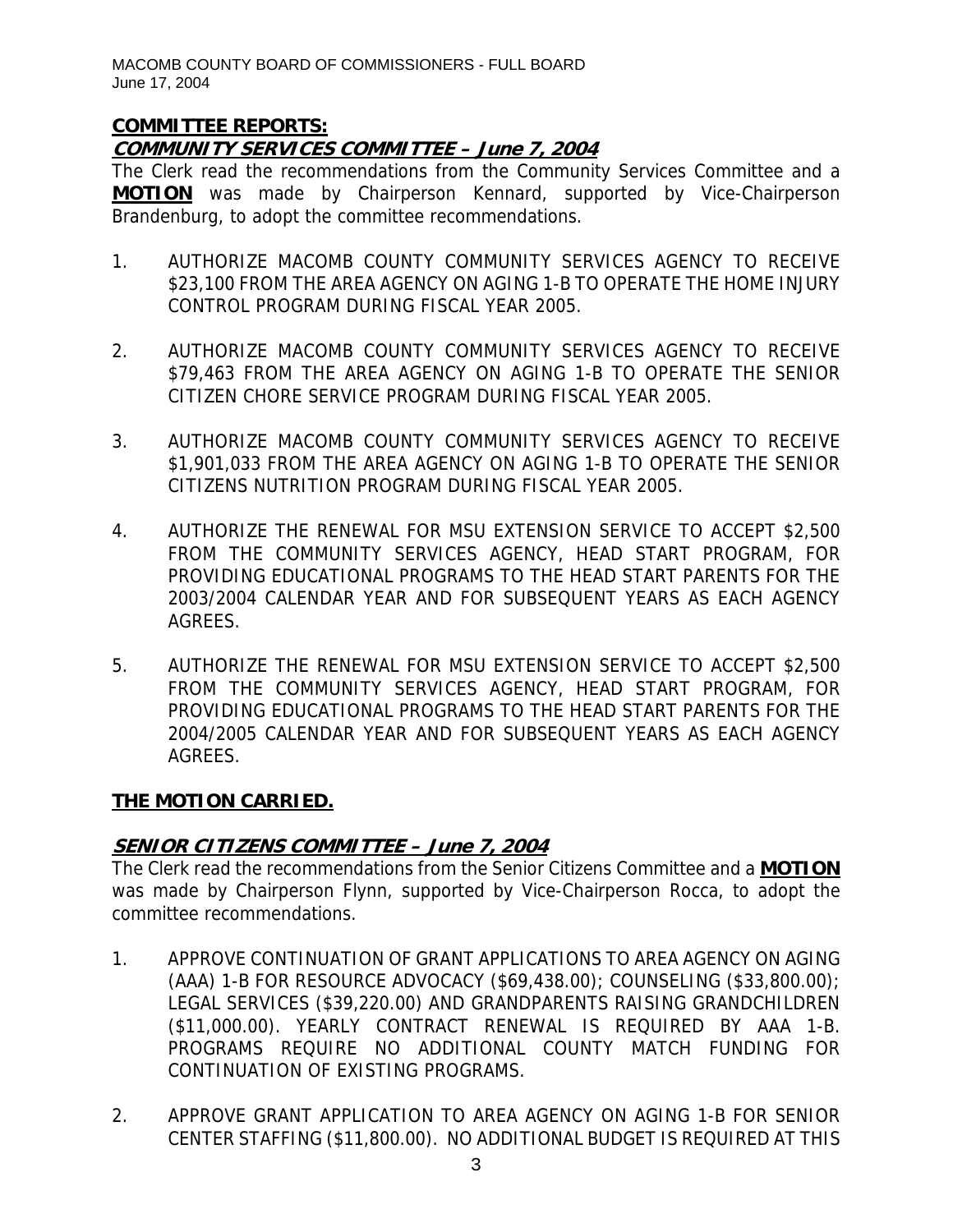TIME FOR MATCH.

### **THE MOTION CARRIED.**

#### **OPERATIONAL SERVICES COMMITTEE –June 8, 2004**

The Clerk read the recommendations from the Operational Services Committee and a **MOTION** was made by Chairperson Rengert, supported by Vice-Chairperson Sauger, to adopt the committee recommendations.

1. AUTHORIZE PAYMENT FOR THE WORK PERFORMED AS FOLLOWS:

| MARTHA T. BERRY<br><b>RENOVATION</b>     | <b>ELLISDON MICHIGAN</b>                       | \$336,175.94 |
|------------------------------------------|------------------------------------------------|--------------|
| MARTHA T. BERRY<br>RENOVATION            | <b>EDMUND LONDON &amp;</b><br>ASSOCIATES, INC. | 10,422.53    |
| <b>MACOMB COUNTY JAIL</b>                | GILLIS ELECTRIC, INC.                          | 133,359.30   |
| <b>JUVENILE JUSTICE</b><br><b>CENTER</b> | PROJECT CONTROL<br>SYSTEMS, INC.               | 35,495.28    |
| <b>JUVENILE JUSTICE</b><br><b>CENTER</b> | WAKELY ASSOCIATES, INC.                        | 47.731.11    |
| NEW PUBLIC WORKS<br><b>BUILDING</b>      | <b>WAKELY ASSOCIATES, INC.</b>                 | 42,000.00    |

FURTHER, FUNDS ARE AVAILABLE IN THE CAPITAL BUDGET.

- 2. AUTHORIZE EDMUND LONDON & ASSOCIATES, INC., TO GO OUT FOR BIDS TO REPLACE THE HEATING/AIR CONDITIONING VALANCE SYSTEM AND REPLACEMENT OF CERTAIN WALLS AND CEILINGS AT THE MARTHA T. BERRY MEDICAL CARE FACILITY (1<sup>ST</sup> FLOOR), BIDS TO BE BROUGHT BACK TO COMMITTEE FOR THEIR REVIEW AND APPROVAL; FUNDS ARE AVAILABLE IN THE CAPITAL BUDGET.
- 3. AUTHORIZE THE PURCHASING DEPARTMENT TO BID OUT THE PRINTING, STUFFING, SORTING AND MAILING OF MACOMB COUNTY JUROR QUALIFICATION QUESTIONNAIRES, AND JUROR PERSONAL HISTORY QUESTIONNAIRES AND SUMMONSES, AND FORWARD TO THE APPROPRIATE COMMITTEE OR JUNE FULL BOARD FOR CONSIDERATION OF SPECIFIC BIDS IF BID RESPONSES ARE RECEIVED FROM VENDORS IN TIME, OTHERWISE, FORWARD TO JULY OPERATIONAL SERVICES COMMITTEE; FUNDS ARE AVAILABLE IN THE 2004 JURY COMMISSION BUDGET.
- 4. AUTHORIZE MACOMB COUNTY CORPORATION COUNSEL AND THE MACOMB COUNTY PROSECUTOR, AT THEIR DISCRETION, TO FILE A FRIEND OF THE COURT BRIEF (AMICUS BRIEF) IN DEFENSE OF THE LEGISLATION AT ISSUE IN THE CASE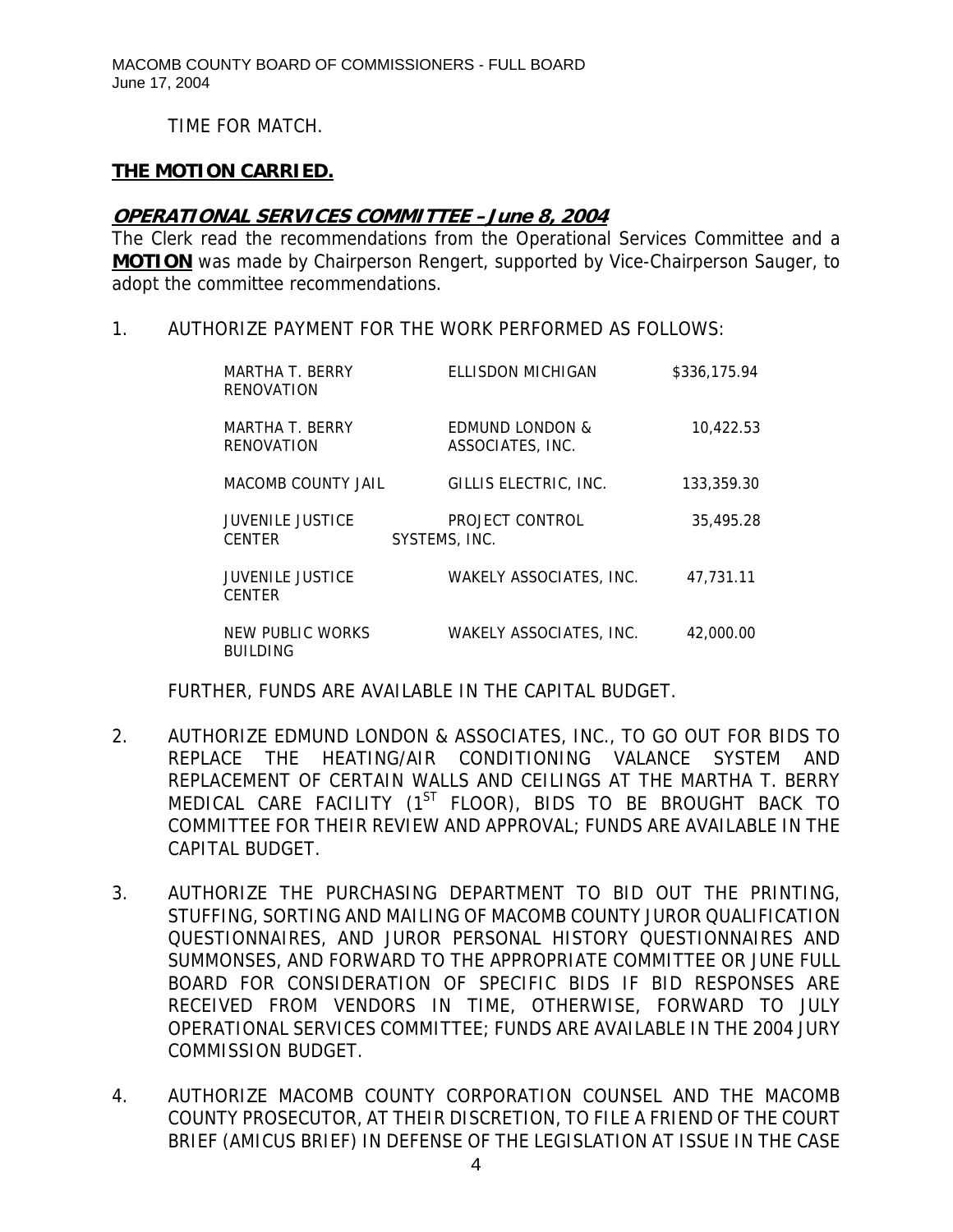> OF NATIONAL SOLID WASTES MANAGEMENT ASSOCIATION V GRANHOLM, ET AL., E.D. MICH. CASE NO. 04-71271.

## **THE MOTION CARRIED.**

## **PLANNING AND ECONOMIC DEVELOPMENT COMMITTEE – June 8, 2004**

The Clerk read the recommendations from the Planning and Economic Development Committee and a **MOTION** was made by Chairperson Walsh, supported by Vice-Chairperson Brown, to adopt the committee recommendations.

Commissioner's Brandenburg and Doherty asked to separate Motion #1. There were **NO** objections.

Commissioner Vosburg asked to separate Motion #3. There were **NO** objections.

A vote was taken on the following:

2. AUTHORIZE THE PLANNING AND ECONOMIC DEVELOPMENT DEPARTMENT TO SOLICIT REQUEST FOR PROPOSALS FOR THE PRINTING OF THE MACOMB COUNTY TOURISM AND ACTIVITY MAP IN QUANTITIES OF 50,000, 100,000, 150,000 AND 200,000.

### **THE MOTION CARRIED.**

#### **SEPARATED MOTION**

1. AUTHORIZE TO ENTER INTO A CONTRACT WITH GYRO CREATIVE GROUP FOR THE PREPARATION OF A STRATEGIC MARKETING PLAN AT A COST OF \$35,000.00. FUNDING IS AVAILABLE IN THE COMMUNITY DEVELOPMENT REIMBURSEMENT ACCOUNT.

Commissioner Brandenburg indicated she feels this is a waste of money, also this should have gone out for bid and she will be voting **NO**.

**THE MOTION CARRIED**, with Commissioner's Brandenburg and Szczepanski voting **NO**.

### **SEPARATED MOTION**

3. APPROVE THE USE OF COMMUNITY DEVELOPMENT BLOCK GRANT FUNDS IN THE AMOUNT OF \$100,000.00 TO SUPPLEMENT FUNDING FOR THE TRANSITIONAL HOUSING PROGRAM RUN BY THE SALVATION ARMY IN CLINTON TOWNSHIP.

Commissioner Vosburg stated this is a lot of money and does not support this motion.

A discussion ensued.

# **THE MOTION CARRIED.**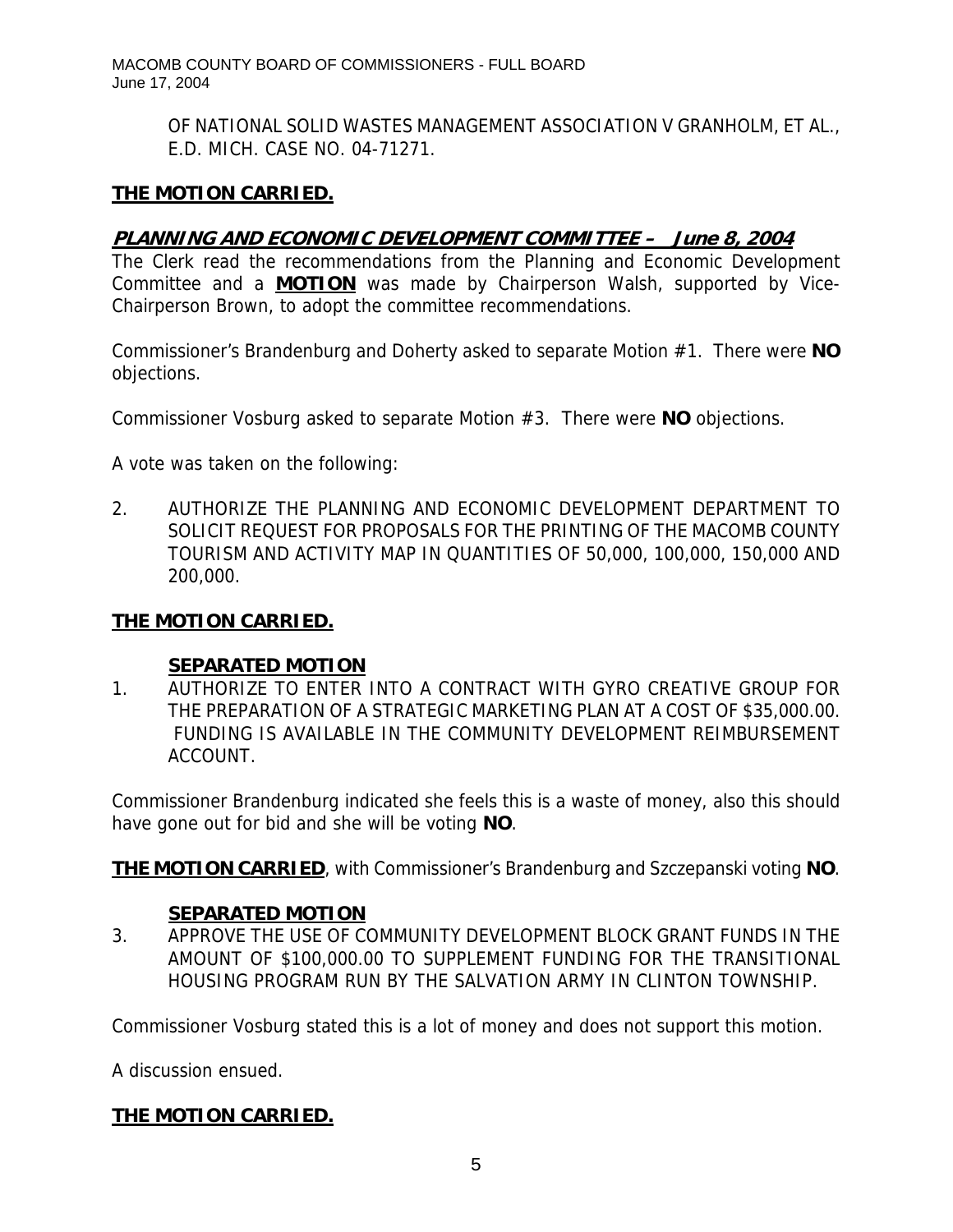# **JUSTICE & PUBLIC SAFETY COMMITTEE – June 9, 2004**

The Clerk read the recommendations from the Justice and Public Safety Committee and a **MOTION** was made by Chairperson DiMaria, supported by Vice-Chairperson Fraschetti, to adopt the committee recommendations.

- 1. APPROVE AN AGREEMENT BETWEEN THE BOARD OF COMMISSIONERS AND THE CHIEF JUDGE OF THE 16<sup>TH</sup> CIRCUIT COURT REGARDING THE APPOINTMENT OF THE JUVENILE JUSTICE CENTER SUPERINTENDENT AND OTHER NECESSARY EMPLOYEES.
- 2. AUTHORIZE THE BOARD CHAIR TO ENTER INTO A CONTRACT WITH THE MICHIGAN PUBLIC SAFETY COMMUNICATIONS SYSTEM (MPSCS) FOR THE PURPOSE OF INTEGRATION OF THE MACOMB COUNTY 800 MHz RADIO SYSTEM WITH THE MPSCS.

# **THE MOTION CARRIED.**

## **LEGISLATIVE & ADMINISTRATIVE SERVICES COMMITTEE – June 9, 2004**

The Clerk read the recommendation from the Legislative & Administrative Services Committee and a **MOTION** was made by Chairperson Szczepanski, supported by Vice-Chairperson Hill, to adopt the committee recommendation.

1. APPROVE THE FOLLOWING MISCELLANEOUS DEPARTMENT REQUESTS:

50 STANDARD DESKTOP PERSONAL COMPUTERS; 17 STANDARD LAPTOPS WITH ACCESSORIES; ONE MICROSOFT ACCESS LICENSE; TWO MICROSOFT OFFICE LICENSES; TWO NETWORK PRINTERS FOR THE HEALTH DEPARTMENT AT A COST NOT TO EXCEED \$88,982.39; FUNDING IS AVAILABLE IN THE PUBLIC HEALTH – COMPUTER PROJECTS ACCOUNT;

ONE STANDARD LAPTOP WITH ACCESSORIES AND ONE MICROSOFT OFFICE LICENSE FOR JUVENILE COURT AT A COST NOT TO EXCEED \$2,475.51; FUNDING IS AVAILABLE IN THE MENTAL HEALTH – DUAL DIAGNOSTIC GRANT;

ONE STANDARD DESKTOP PERSONAL COMPUTER AND ONE MICROSOFT OFFICE LICENSE FOR JUVENILE COURT AT A COST NOT TO EXCEED \$1,270.30; FUNDING IS AVAILABLE IN THE JUVENILE COURT – CARE HOUSE BURN GRANT;

ONE ArcVIEW 8.3 SOFTWARE LICENSE; ONE STANDARD LAPTOP WITH STANDARD MS OFFICE SOFTWARE AND ONE PROJECTOR FOR PUBLIC WORKS AT A COST NOT TO EXCEED \$7,354.91; FUNDING IS AVAILABLE IN THE CAPITAL IMPROVEMENT FUND – MIS EQUIPMENT ACCOUNT; AND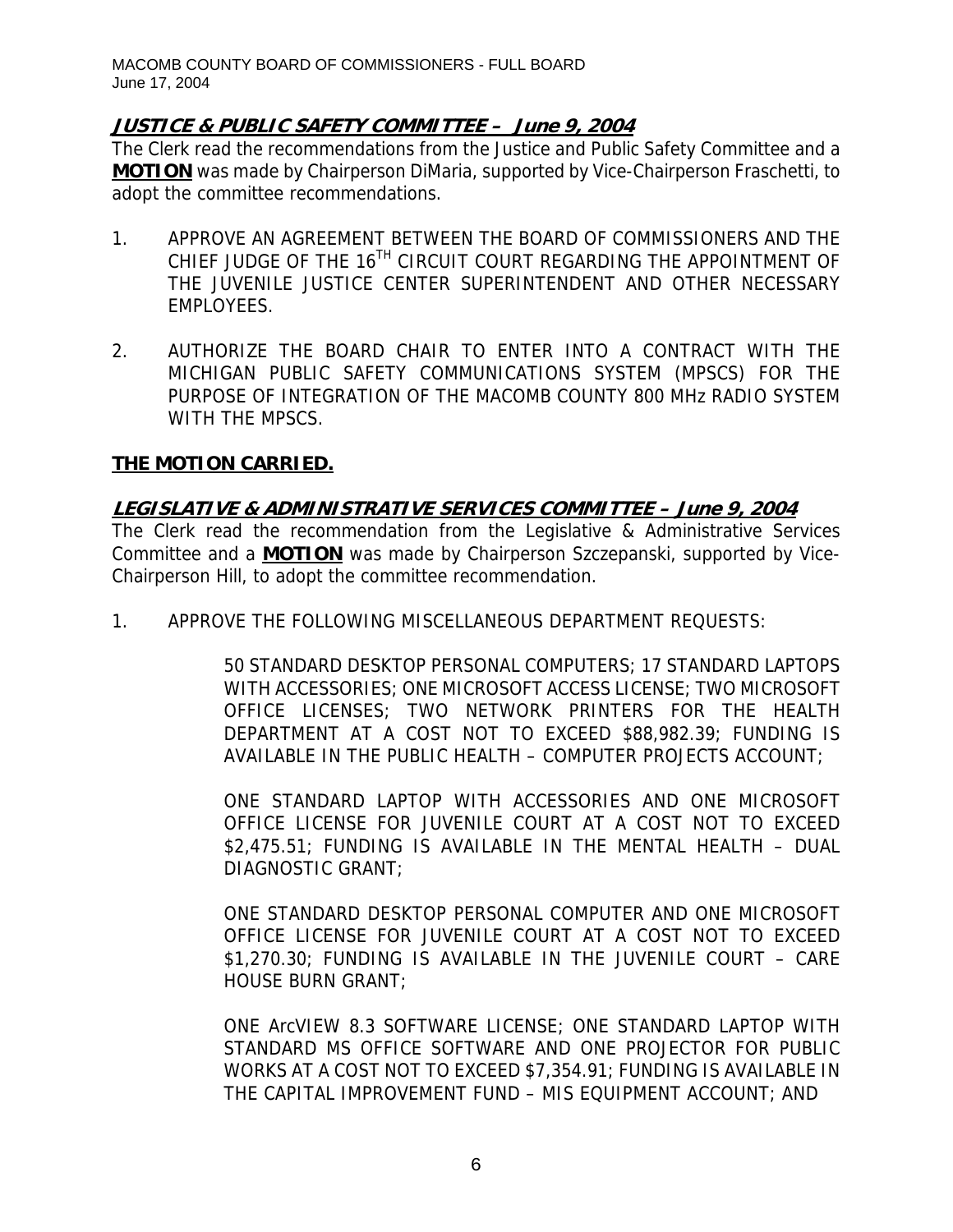ONE NETWORK PRINTER AND ONE MONITOR FOR REGISTER OF DEEDS AT A COST NOT TO EXCEED \$2,582.94; FUNDING IS AVAILABLE IN THE REMONUMENTATION – CAPITAL EXPENSE COMPUTER EQUIPMENT ACCOUNT.

Commissioner Sessa feels the purchase of 50 standard desktop computers should be phased in over time so the cost isn't so large all at once.

# **THE MOTION CARRIED.**

# **HEALTH SERVICES COMMITTEE –June 10, 2004**

The Clerk read the recommendations from the Health Services Committee and a **MOTION** was made by Chairperson DeSaele, supported by Vice-Chairperson Haggerty, to adopt the committee recommendations.

- 1. APPROVE CHANGE ORDER #1 IN THE AMOUNT OF \$8,963.00 IN THE COUNTY'S AGREEMENT WITH TETRA TECH EM INC., FOR DATA COORDINATION AND QUALITY CONTROL SERVICES.
- 2. APPROVE A \$90.00 ANNUAL PERMIT FEE CONSISTENT WITH PROVISIONS OF ACT 274 P.A. 2000 (LARGE CARNIVORE ACT); THE FEE WILL BE SUBJECT TO PROVISIONS OF EXISTING COUNTY POLICY.
- 3. APPROVE A \$90.00 ANNUAL PERMIT FEE CONSISTENT WITH PROVISIONS OF ACT 246 P.A. 2000 (WOLF-DOG); THE FEE WILL BE SUBJECT TO PROVISIONS OF EXISTING COUNTY POLICY.

# **THE MOTION CARRIED.**

# **PERSONNEL COMMITTEE – June 14, 2004**

The Clerk read the recommendations from the Personnel Committee and a **MOTION** was made by Chairperson Mijac, supported by Vice-Chairperson Doherty, to adopt the committee recommendations.

1. RECONFIRM THE FOLLOWING VACANCIES:

| 1. (1) TYPIST CLERK IV      |
|-----------------------------|
| 2. (1) THERAPIST II         |
| 3. (1) THERAPIST III        |
| 4. (1) TYPIST CLERK I/II    |
| 5. (1) APPRAISER II         |
| 6. (1) COORDINATOR,         |
| <b>HEARING &amp; VISION</b> |
| 7. (1) ENVIRONMENTALIST IV  |
| 8. (1) SECRETARY            |
| 9. (1) LIBRARIAN            |
| 10. (1) TEACHER             |
|                             |

CIRCUIT COURT-JUVENILE DIVISION COMMUNITY MENTAL HEALTH COMMUNITY MENTAL HEALTH COUNTY CLERK/REGISTER OF DEEDS **EQUALIZATION** 

HEALTH HFAI TH **HEALTH I IBRARY** MACOMB COUNTY COMMUNITY SERVICES **AGENCY**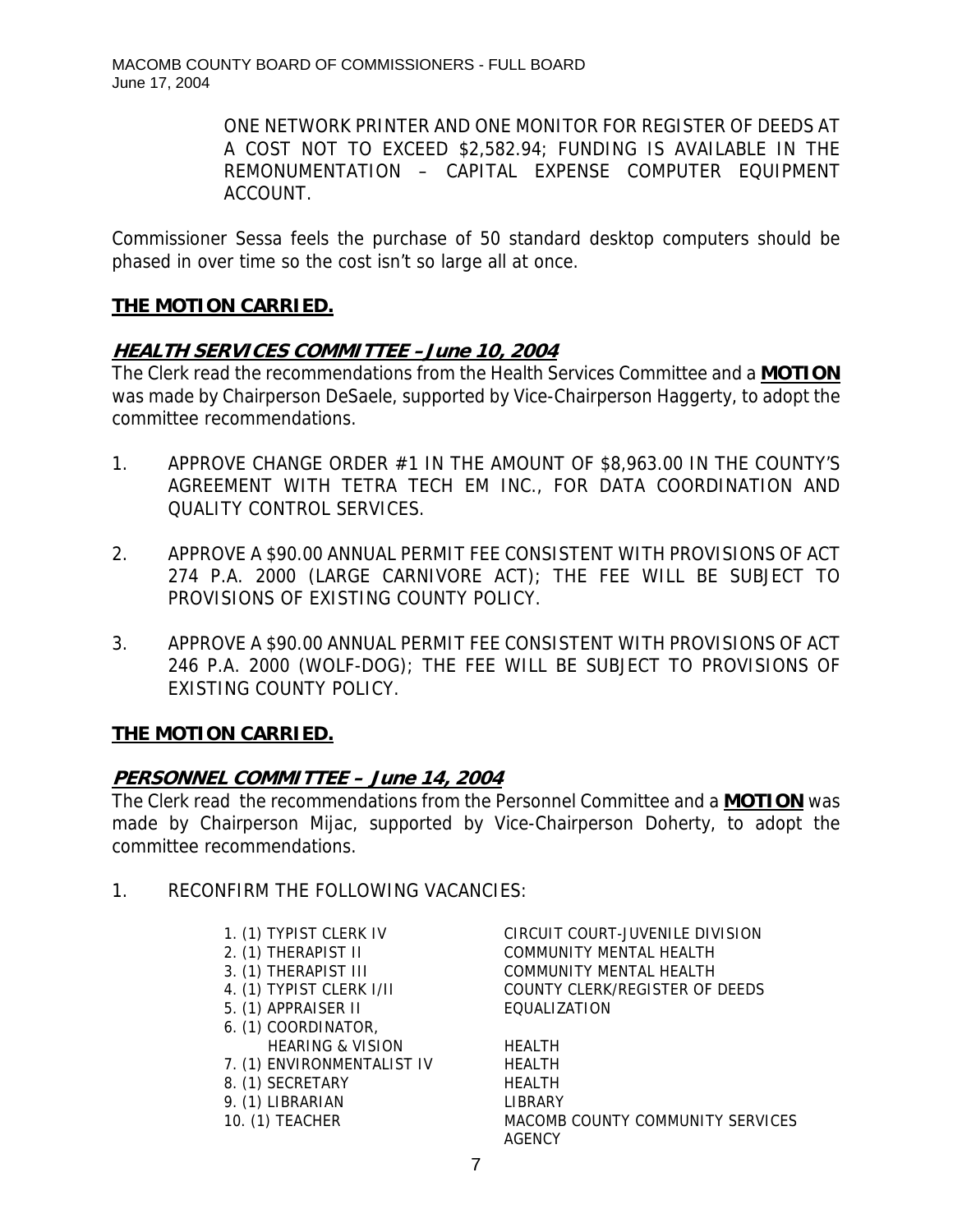- 
- 14. (1) ADULT DAY CARE

11. (1) SUPERVISOR MACOMB/ST. CLAIR EMPLOY. & TRAINING AGENCY 12. (1) ANALYST/PROGRAMMER MANAGEMENT INFORMATION SERVICES 13. (1) SENIOR SECRETARY PLANNING & ECONOMIC DEVELOPMENT

PROGRAM ASSISTANT SENIOR CITIZEN SERVICES

- 2. APPROVE THE RECLASSIFICATION OF TWO FULL-TIME CASE MANAGER III POSITIONS TO TWO FULL-TIME CASE MANAGER II POSITIONS IN THE COMMUNITY MENTAL HEALTH DEPARTMENT.
- 3. APPROVE THE RENEWAL OF THE INTERGOVERNMENTAL TRANSFER OF FUNCTIONS AND RESPONSIBILITIES CONTRACT BETWEEN THE COUNTY OF MACOMB, THE COUNTY OF ST. CLAIR AND THE MACOMB/ST. CLAIR WORKFORCE DEVELOPMENT BOARD.
- 4. APPROVE THE REVISED COUNTY VEHICLE USE POLICY.
- 5. APPROVE THE RATIFICATION OF A THREE-YEAR LABOR AGREEMENT WITH THE POLICE OFFICERS LABOR COUNCIL, REPRESENTING COMMAND OFFICERS, FROM JANUARY 1, 2004 THROUGH DECEMBER 31, 2006.
- 6. APPROVE THE RATIFICATION OF A THREE-YEAR LABOR AGREEMENT WITH THE POLICE OFFICERS LABOR COUNCIL, REPRESENTING CAPTAINS, JAIL ADMINISTRATOR AND CHIEF OF STAFF, FROM JANUARY 1, 2004 THROUGH DECEMBER 31, 2006.

# **THE MOTION CARRIED.**

# **BUDGET COMMITTEE – June 15, 2004**

The Clerk read the recommendations from the Budget Committee and a **MOTION** was made by Chairperson Kolakowski, supported by Vice-Chairperson Sessa, to adopt the committee recommendations.

- 1. CONCUR IN THE REQUEST OF THE VETERAN'S SERVICES DIRECTOR AND ADOPT THE INCREASED VALUE OF A VETERAN'S ESTATE FROM THE CURRENT \$25,000.00 TO \$40,000.00 AS ALLOWED BY PA 290 OF 2004 IN DETERMINING ELIGIBILITY FOR THE COUNTY'S \$300.00 VETERANS' BURIAL ALLOWANCE. FURTHER, IT IS ESTIMATED THAT THE ADDITIONAL ANNUAL COST OF THIS PROGRAM WOULD BE \$3,000.00. FUNDING IN THE AMOUNT OF \$3,000.00 IS AVAILABLE IN THE CONTINGENCY ACCOUNT.
- 2. APPROVE FUNDING FOR ASPHALT RESURFACING AND RELATED WORK TO THE PARKING LOT AT FREEDOM HILL COUNTY PARK IN THE AMOUNT OF \$116,144.06. FUNDING IS AVAILABLE IN THE COUNTY CAPITAL IMPROVEMENT FUND.
- 3. APPROVE THE FOLLOWING: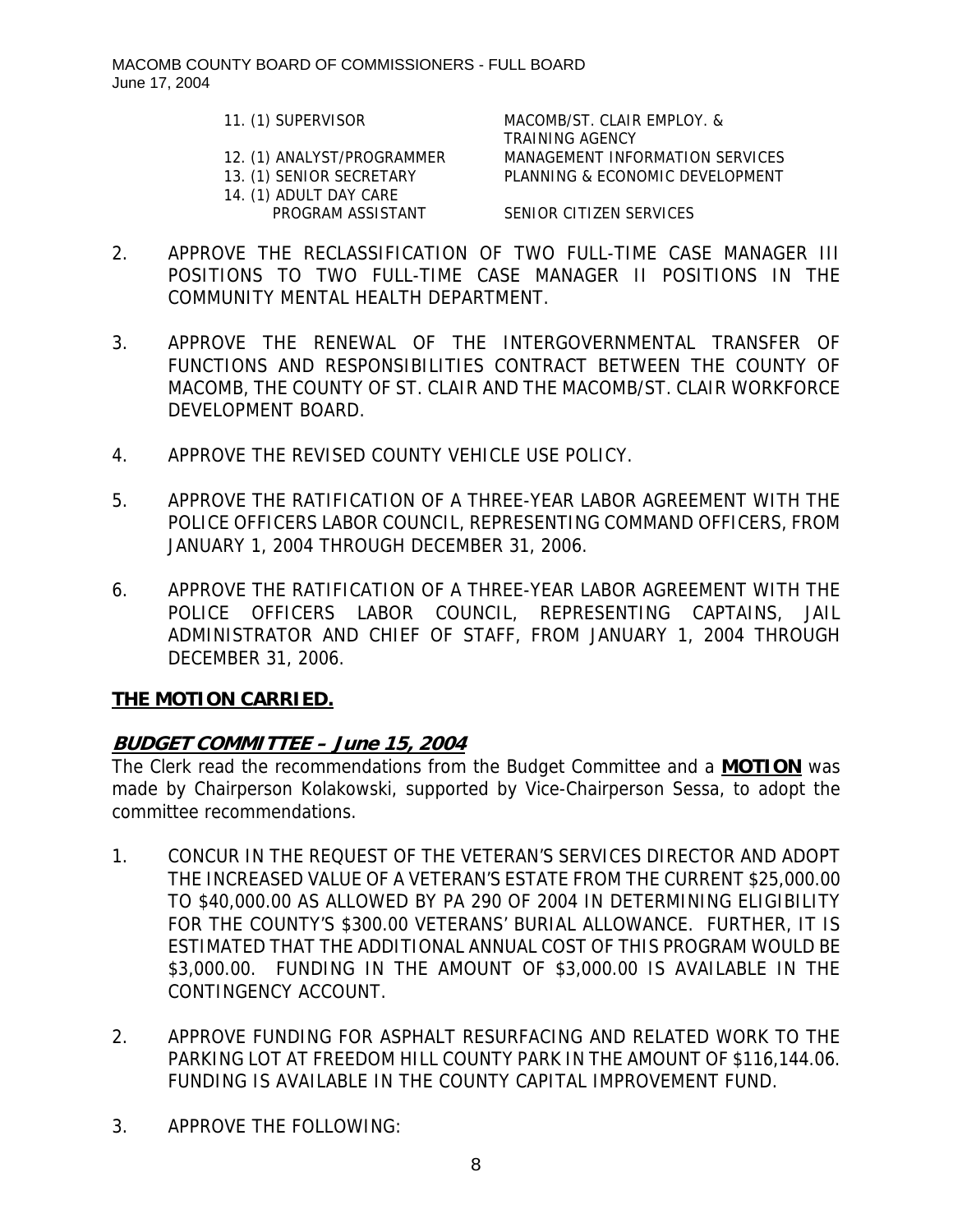APPROVE PURCHASE OF MOTOROLA VESTA PALLAS E-911 CALL-TAKING SYSTEM FOR \$438,039.00. TOTAL COSTS TO THE COUNTY WITH OFFSETTING GRANT FUNDS AND WIRELESS FUNDS FOR 2004 ARE FIGURED IN, IS \$281,738.00. FUNDING IN THE AMOUNT OF \$281,738.00 IS AVAILABLE IN THE CAPITAL PROJECTS FUND; AND

APPROVE PURCHASE OF 30 PORTABLE (PREP) RADIOS AND FOUR "6-UNIT" BANK CHARGERS AT A TOTAL COST OF \$22,800.00. FUNDING IS AVAILABLE IN THE CONTINGENCY ACCOUNT.

4. APPROVE AN ADVANCE CHECK IN THE AMOUNT OF \$15,000.00 TO THE **WE ARE HERE FOUNDATION** FOR PURCHASE OF SUPPLIES TO BE USED FOR LOGJAM REMOVAL IN THE CLINTON RIVER. FUNDING IS AVAILABLE IN THE ENVIRONMENTAL PROBLEMS: LAKE/RIVER FUND. FURTHER, THERE WILL BE A WRITTEN CONTRACT BETWEEN **WE ARE HERE FOUNDATION** AND THE COUNTY OF MACOMB.

# **THE MOTION CARRIED.**

# **FINANCE COMMITTEE – June 16, 2004**

The Clerk read the recommendation from the Finance Committee and a **MOTION** was made by Chairperson Revoir, supported by Vice-Chairperson Slinde, to adopt the committee recommendation.

- 1. APPROVE THE MONTHLY BILLS (WITH CORRECTIONS, DELETIONS AND/OR ADDENDA) AND AUTHORIZE PAYMENT; FURTHER, TO APPROVE THE PAYROLL IN THE AMOUNT OF \$15,063,899.96, WITH NECESSARY MODIFICATIONS TO THE APPROPRIATIONS.
- 2. APPROVE EXTENSION OF SERVICE AGREEMENT WITH HEALTH DECISIONS, INC., FOR THE PURPOSE OF AUDITING THE COUNTY'S BLUE CROSS BLUE SHIELD SELF-INSURED PLAN FOR THE 2004 CLAIM YEAR.
- 3. CONCUR IN THE RECOMMENDATION OF THE DIRECTOR OF RISK MANAGEMENT & SAFETY AND MARSH, USA, COUNTY'S PROPERTY AND CASUALTY INSURANCE BROKER, TO RENEW OUR PROPERTY, GENERAL LIABILITY, CRIME AND FIDUCIARY INSURANCE WITH OUR CURRENT CARRIERS BEGINNING JULY 1, 2004.
- 4. CONCUR IN THE RECOMMENDATION OF CORPORATION COUNSEL REGARDING THE CASE OF EDWARDS V FRANKS, ET AL.

# **THE MOTION CARRIED.**

# **RESOLUTIONS/TRIBUTES**

A **MOTION** was made by Commissioner Brandenburg, supported by Commissioner Perna, to adopt the Resolutions and Tributes in their entirety.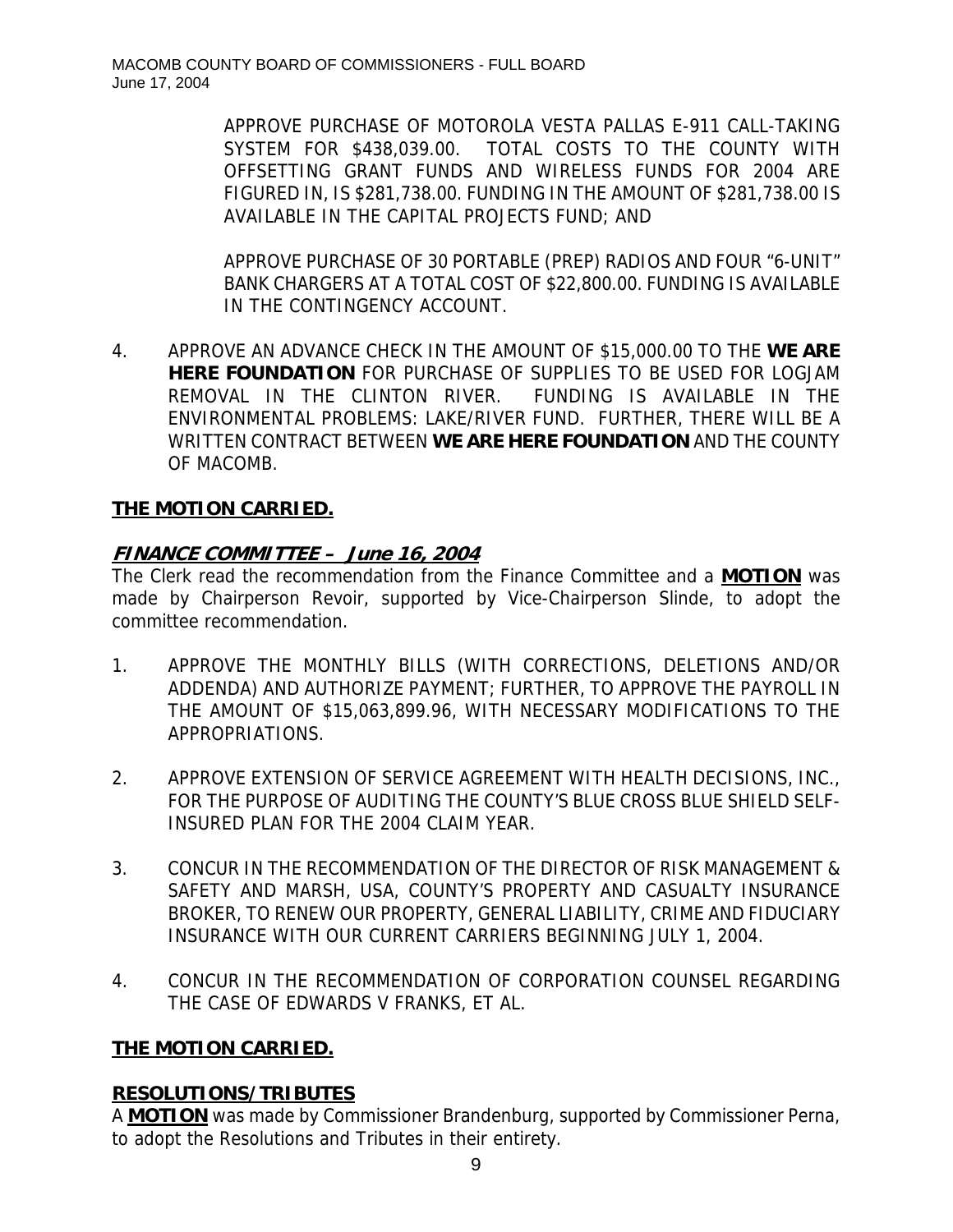Commissioner Kolakowski asked to separate Resolution 10b (04-64). There we **NO** objections.

A vote was taken on the following:

| Res. No. 04-61 | Citizens State Bank - Grand Opening of Their New Office in Clinton<br>Township (offered by Revoir; recommended by Senior Citizens<br>Committee on 6/7/04)                                         |
|----------------|---------------------------------------------------------------------------------------------------------------------------------------------------------------------------------------------------|
| Res. No. 04-60 | Commending Doug Martz for his 10 Years of Leadership to Eliminate<br>Pollution and Improve Water Quality (offered on behalf of the Board;<br>recommended by Health Services Committee on 6/10/04) |
| Res. No. 04-57 | Commending the Dedication of Cornerstone Baptist Church's New<br>Worship Center (offered by Haggerty; recommended by Health<br>Services Committee on 6/10/04)                                     |
| Res. No. 04-62 | Resolution of Tribute in Memory of Sterling Heights Police Officer<br>Mark Sawyers (offered on behalf of the Board; recommended by<br>Health Services Committee on 6/10/04)                       |
| Res. No. 04-68 | Commending Pastor Lorenz for 20 Years of Service at St. Peter<br>Lutheran Church (offered by Brandenburg; recommended by Budget<br>Committee on 6/15/04)                                          |
| Res. No. 04-69 | Honoring Beatrice Teschler - $95th$ Birthday (offered by Rengert;<br>recommended by Budget Committee on 6/15/04)                                                                                  |
| Res. No. 04-70 | Authorize Acceptance of a Community Foundation for S. E. Michigan<br>Greenway's Initiative Grant (offered on behalf of the Board;<br>recommended by Budget Committee on 6/15/04)                  |
| Res. No. 04-59 | Commending Jason Boechler for Receiving the Bobby L. Hill<br>Citizenship Award (offered by Hill; recommended by Finance<br>Committee on 6/16/04)                                                  |
| Res. No. 04-58 | Proclaiming July 14, 2004 as Metro Detroit Youth Day in Macomb<br>County (offered by Chair White; recommended by Finance Committee<br>on 6/16/04)                                                 |
| Res. No. 04-63 | Commending Seaway Community Bank on the Grand Opening of<br>Their New Store in Lenox Township (offered<br>by Kramer;<br>recommended by Finance Committee on 6/16/04)                              |
| Res. No. 04-66 | Commending Leola W. El - Retirement from U.S. Army Detroit Arsenal<br>(TACOM) (offered by Sessa; recommended by Finance Committee on<br>10                                                        |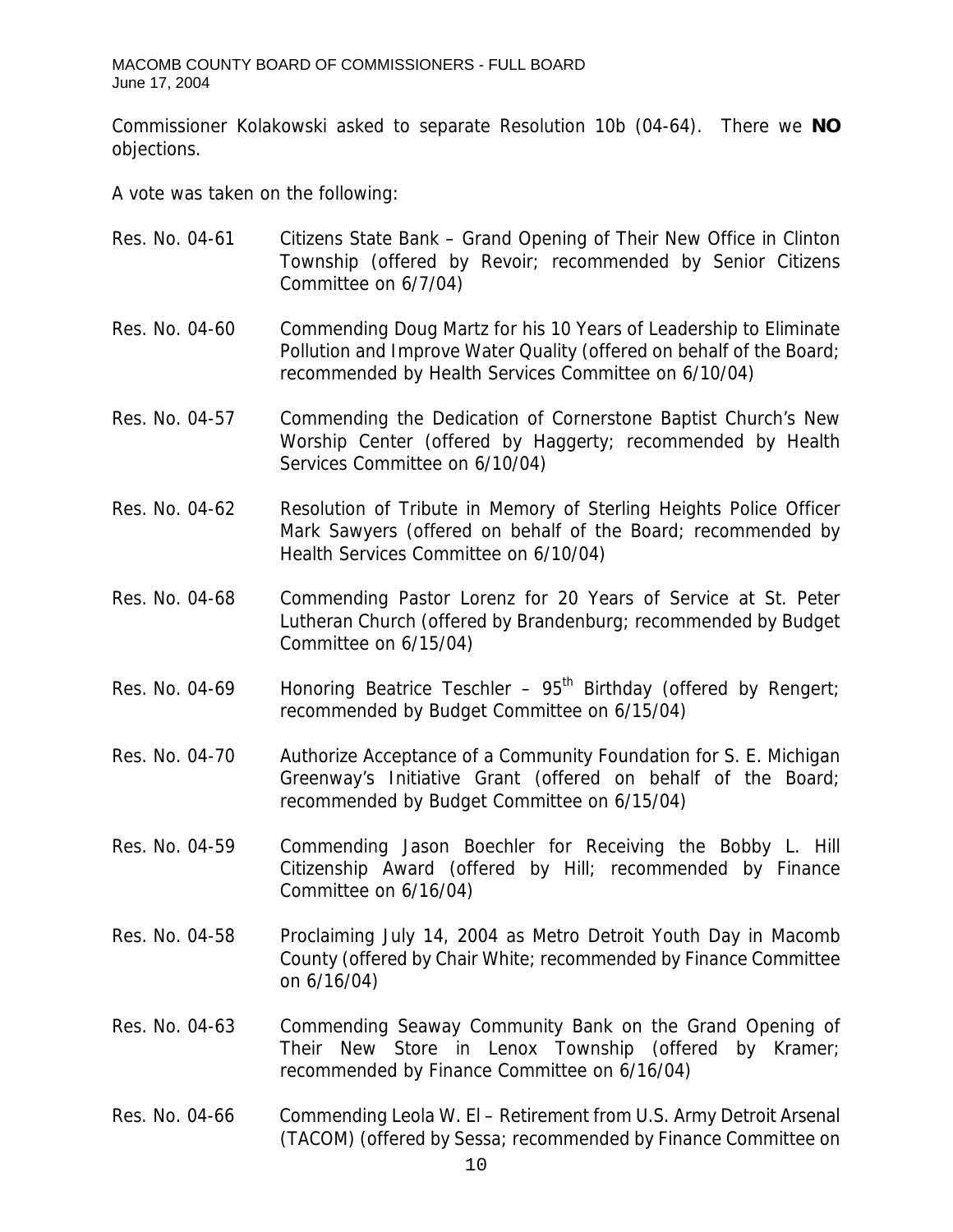6/16/04)

- Res. No. 04-65 Commending Lois Yohe Hill Retirement from L'Anse Creuse/Mount Clemens Adult Education Program (offered by Hill; recommended by Finance Committee on 6/16/04)
- Res. No. 04-72 Commending Jefferson Masonic Lodge  $#553 75<sup>th</sup>$  Anniversary (offered by Kennard; **ADD** Fraschetti)
- Res. No. 04-71 Commending Shelby Township Clerk, Terri Kowal for being named Clerk of the Year (Recommended by Lund at Full Board **ADD** Szczepanski and Brown)

## **THE MOTION CARRIED.**

## **SEPARATED RESOLUTION (10 b)**

Res. No. 04-64 Defining Efforts to Reduce the Number of Elective Abortions in the County, by the County, to be Considered a Function of Government (Offered by Szczepanski; recommended by LAS Committee on 6/9/04)

A **MOTION TO AMEND** to change the wording from: function of government **to: goal 6 government** was made by Commissioner Kolakowski, supported by Commissioner Walsh.

A lengthy discussion ensued.

### **ROLL CALL VOTE ON AMENDMENT TO RESOLUTION**

|                    | <b>YES</b>    | NΟ |
|--------------------|---------------|----|
| <b>BRANDENBURG</b> |               | x  |
| BROWN              |               | x  |
| <b>DESAELE</b>     |               | χ  |
| DIMARIA            |               | Χ  |
| <b>DOHERTY</b>     | Χ             |    |
| <b>FLYNN</b>       | χ             |    |
| <b>FRASCHETTI</b>  |               | Χ  |
| <b>HAGGERTY</b>    |               | Χ  |
| HILL               |               | χ  |
| <b>KENNARD</b>     | x             |    |
| KOLAKOWSKI         | x             |    |
| <b>KRAMER</b>      |               | Χ  |
| LUND               |               | χ  |
| MIJAC              | <i>ABSENT</i> |    |
| <b>PERNA</b>       |               | x  |
| <b>RENGERT</b>     |               | Χ  |
| <b>REVOIR</b>      |               | Χ  |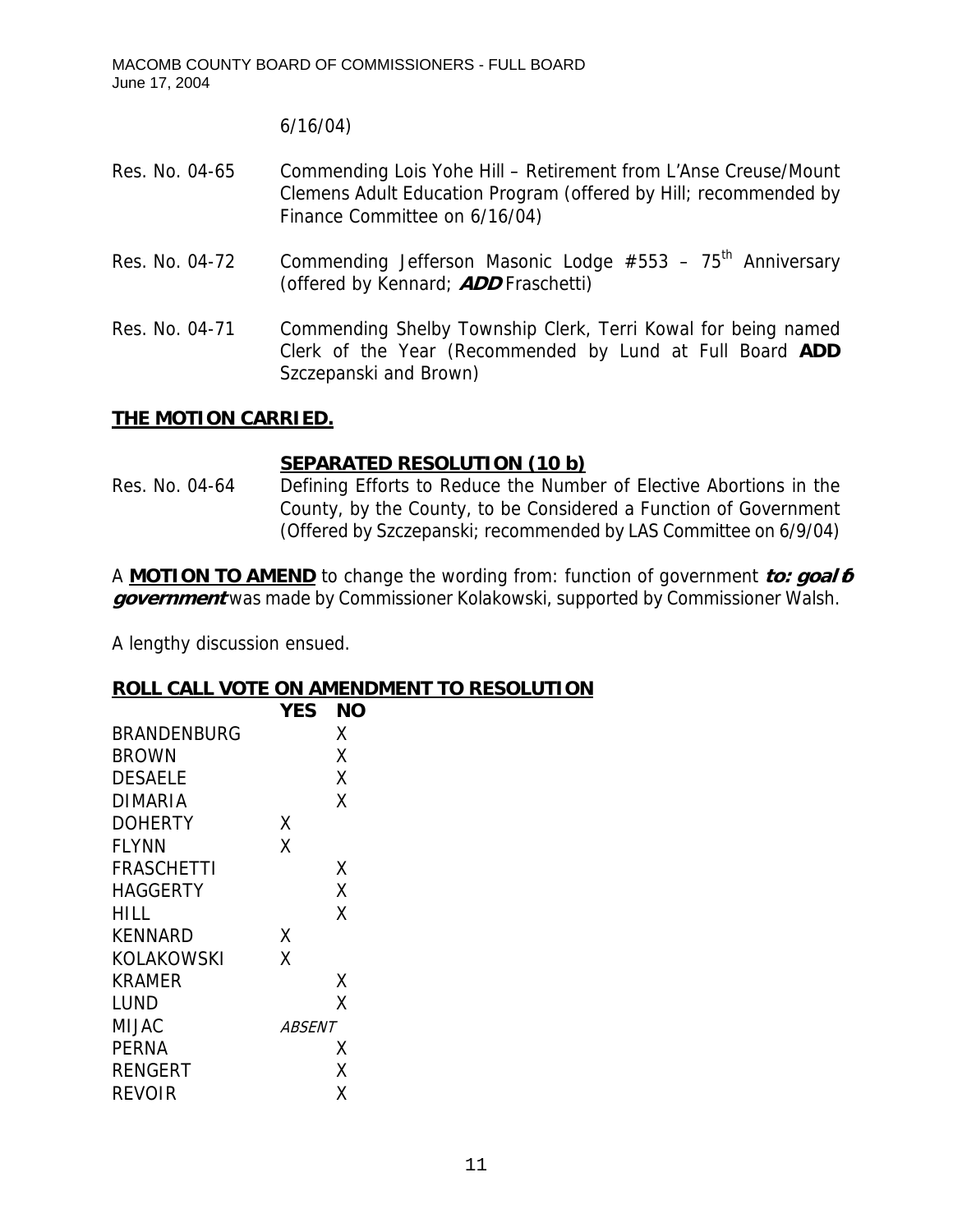| June 17, 2004      |   | MACOMB COUNTY BOARD OF COMMISSIONERS - FULL BOARD |
|--------------------|---|---------------------------------------------------|
| <b>ROCCA</b>       |   | X                                                 |
| <b>SAUGER</b>      |   | Χ                                                 |
| <b>SESSA</b>       |   | χ                                                 |
| <b>SLINDE</b>      |   | X                                                 |
| <b>SYPNIEWSKI</b>  |   | X                                                 |
| <b>SZCZEPANSKI</b> |   | X                                                 |
| <b>VOSBURG</b>     |   | X                                                 |
| WALSH              | Χ |                                                   |
| <b>WHITE</b>       | Χ |                                                   |
| <b>TOTAL</b>       | 6 | 19                                                |

# **THE MOTION TO AMEND THE RESOLUTION FAILED.**

## **ROLL CALL VOTE ON RESOLUTION**

|                    | <b>YES</b>    | ΝO             |
|--------------------|---------------|----------------|
| <b>BRANDENBURG</b> | χ             |                |
| <b>BROWN</b>       | Χ             |                |
| <b>DESAELE</b>     | Χ             |                |
| DIMARIA            | X             |                |
| <b>DOHERTY</b>     |               | Χ              |
| <b>FLYNN</b>       | Χ             |                |
| <b>FRASCHETTI</b>  | X             |                |
| <b>HAGGERTY</b>    | X             |                |
| <b>HILL</b>        | Χ             |                |
| <b>KENNARD</b>     | X             |                |
| KOLAKOWSKI         | X             |                |
| KRAMER             | Χ             |                |
| LUND               | X             |                |
| <b>MIJAC</b>       | <b>ABSENT</b> |                |
| PERNA              | Χ             |                |
| <b>RENGERT</b>     | X             |                |
| <b>REVOIR</b>      | X             |                |
| <b>ROCCA</b>       | X             |                |
| <b>SAUGER</b>      | Χ             |                |
| <b>SESSA</b>       | X             |                |
| <b>SLINDE</b>      | X             |                |
| <b>SYPNIEWSKI</b>  | X             |                |
| <b>SZCZEPANSKI</b> | Χ             |                |
| <b>VOSBURG</b>     | X             |                |
| <b>WALSH</b>       | Χ             |                |
| <b>WHITE</b>       |               | Χ              |
| <b>TOTAL</b>       | 23            | $\overline{2}$ |

## **THE RESOLUTION PASSED.**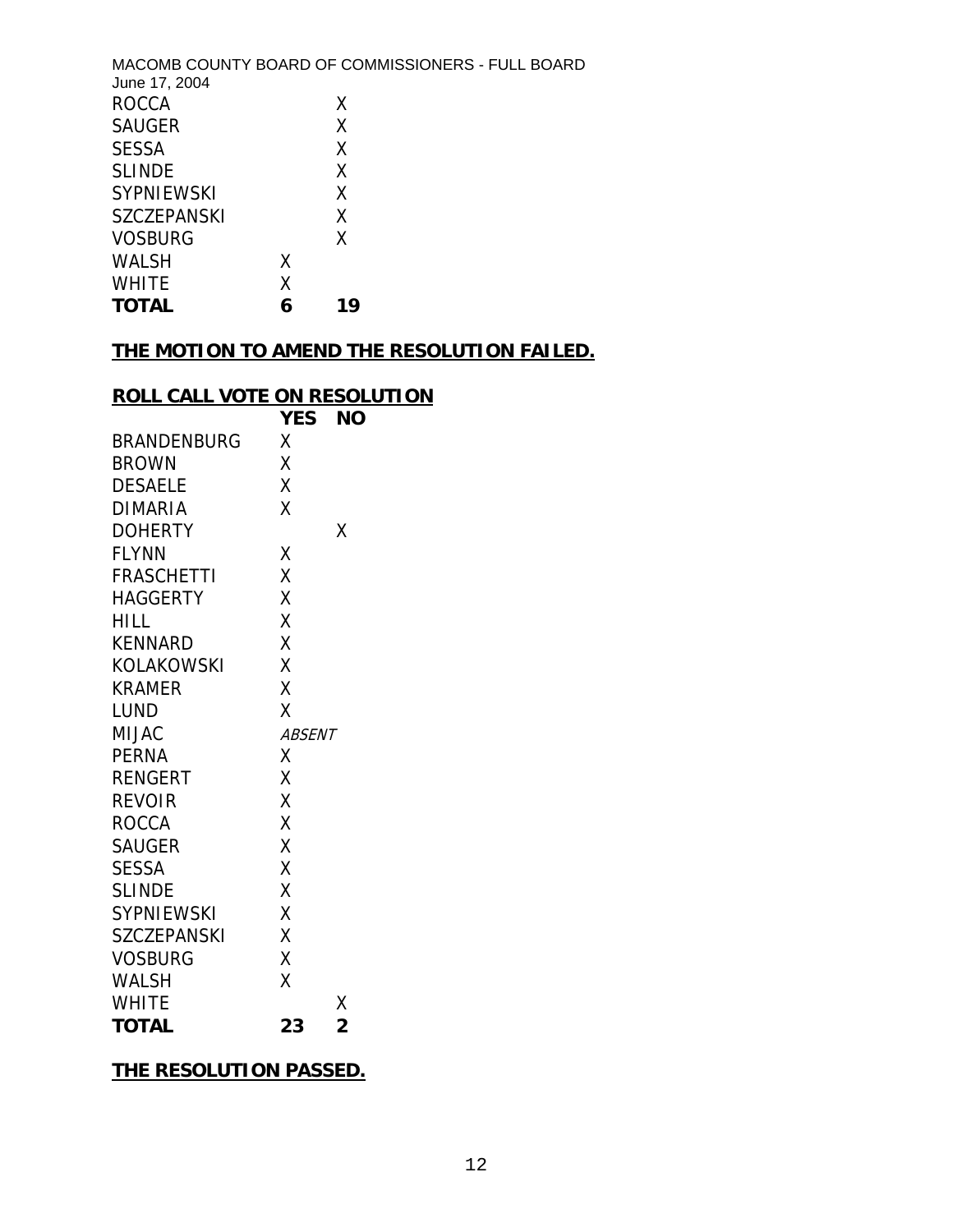MACOMB COUNTY BOARD OF COMMISSIONERS - FULL BOARD June 17, 2004 **APPOINTMENTS**

#### a) **BUILDING AUTHORITY**

A **MOTION** WAS MADE BY COMMISSIONER BRANDENBURG, SUPPORTED BY COMMISSIONER SESSA, TO REAPPOINT THE FOLLOWING SEVEN PEOPLE TO 2 YEAR TERMS EXPIRING DECEMBER 31, 2005:

> Thomas Landa James McCarthy Adam Nowakowski Grace Shore Martin Smith Harry Diehl Ted Wahby

#### **THE MOTION CARRIED.**

#### b) **LOCAL EMERGENCY PLANNING COMMITTEE (LEPC)**

A **MOTION** WAS MADE BY COMMISSIONER BRANDENBURG, SUPPORTED BY COMMISSIONER SLINDE, TO APPOINT MICHAEL S. McCORMICK (HOSPITAL PERSONNEL CATEGORY) TO THE LOCAL EMERGENCY PLANNING COMMITTEE, AND **THE MOTION CARRIED.**

#### **ADDED AGENDA ITEM**

A **MOTION** WAS MADE BY COMMISSIONER SLINDE TO APPROVE THE RECOMMENDATION FOR MARKETING AND MEDIA RELATIONS COORDINATOR POSITION, PHILIP FRAME, SUPPORTED BY COMMISSIONER DOHERTY, AND THE **MOTION CARRIED.**

A **MOTION TO SUSPEND THE RULES** was made by Commissioner Sessa for the purpose of renaming the Administration Building: The Ronald W. Reagan County Administration Building and the Circuit Court Building: The John F. Kennedy Circuit Court Building, supported by Commissioner Brown.

#### **ROLL CALL VOTE ON SUSPENDING THE RULES**

|                    | <b>YES</b> | NΟ |
|--------------------|------------|----|
| <b>BRANDENBURG</b> | Χ          |    |
| <b>BROWN</b>       | χ          |    |
| <b>DESAELE</b>     | χ          |    |
| DIMARIA            |            | Χ  |
| <b>DOHERTY</b>     |            | X  |
| <b>FLYNN</b>       |            | χ  |
| <b>FRASCHETTI</b>  | X          |    |
| <b>HAGGERTY</b>    |            | χ  |
| HILL               |            | χ  |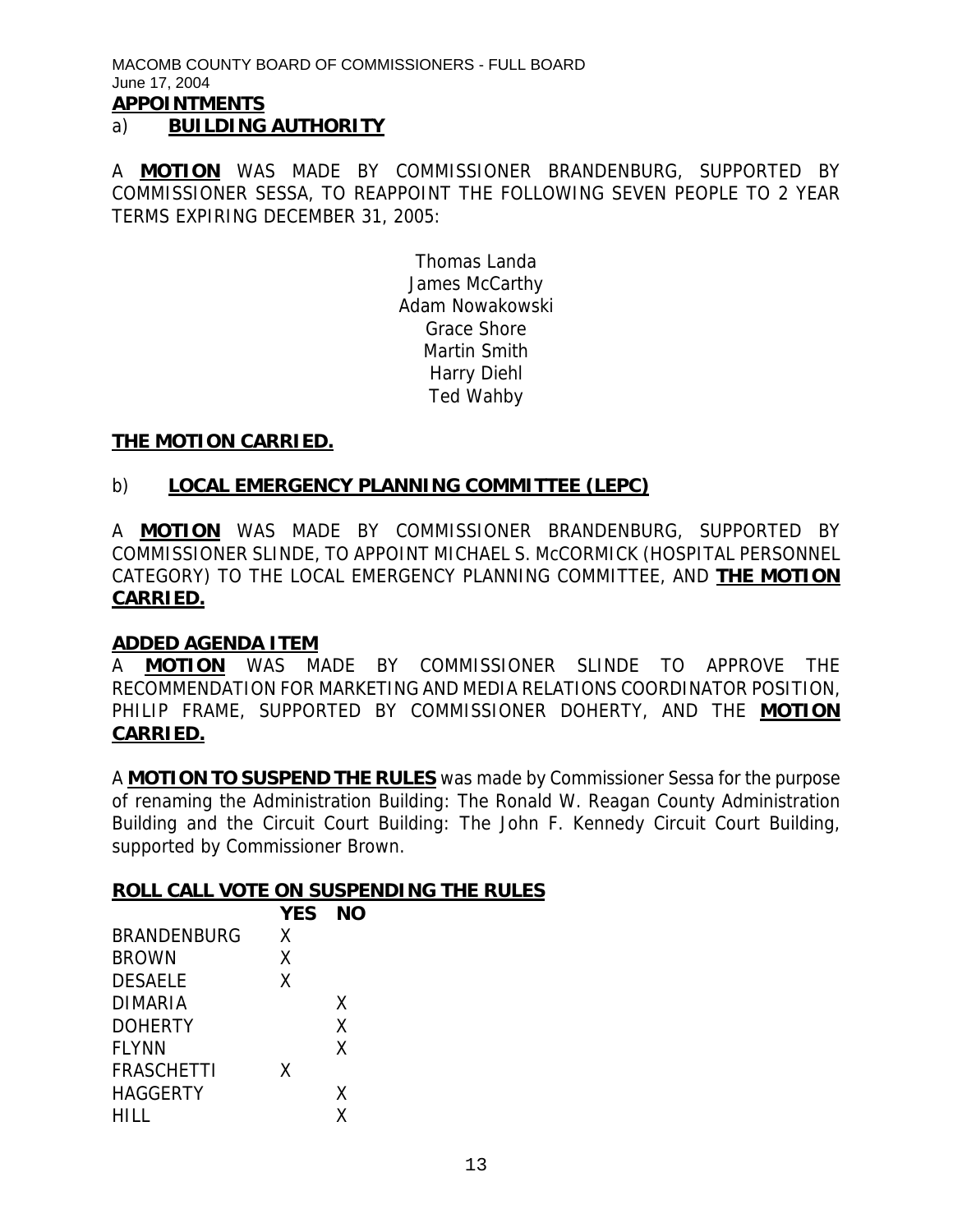|               | MACOMB COUNTY BOARD OF COMMISSIONERS - FULL BOARD |
|---------------|---------------------------------------------------|
|               |                                                   |
|               | X                                                 |
|               | Χ                                                 |
| χ             |                                                   |
| Χ             |                                                   |
| <i>ABSENT</i> |                                                   |
|               | Χ                                                 |
| X             |                                                   |
| Χ             |                                                   |
| Χ             |                                                   |
|               | X                                                 |
| χ             |                                                   |
|               | χ                                                 |
|               | X                                                 |
| X             |                                                   |
| χ             |                                                   |
|               | χ                                                 |
|               | Χ                                                 |
| 12            | 13                                                |
|               |                                                   |

### **THE MOTION TO SUSPEND THE RULES FAILED.**

### **NEW BUSINESS**

Commissioner Kolakowski indicated the Hillside website does not show the festivals and asked Commissioner Perna to look into this matter.

Commissioner Lund spoke regarding the impact President Reagan had on this county. Feels the county should put a bronze bust of the 40<sup>th</sup> President in Mt. Clemens.

Commissioner Sessa indicated more money is needed to remove the debris from the Clinton River.

Commissioner Sessa does not understand how two buildings in this county could be named after deceased county commissioners but we cannot do the same thing for deceased presidents.

Commissioner Kolakowski does not support any county building being named after a federal official. Does not support any building being named after a person.

Commissioner Flynn concurs with Commissioner Kolakowski. Agrees with the idea of a bronze bust of President Reagan.

Chair White announced today is a special day for Commissioner Flynn. She is being sworn in as the President of SEMCOG.

Commissioner Sauger reminded everyone this Administration Building lobby is already named after the only Medal of Honor recipient from Macomb County.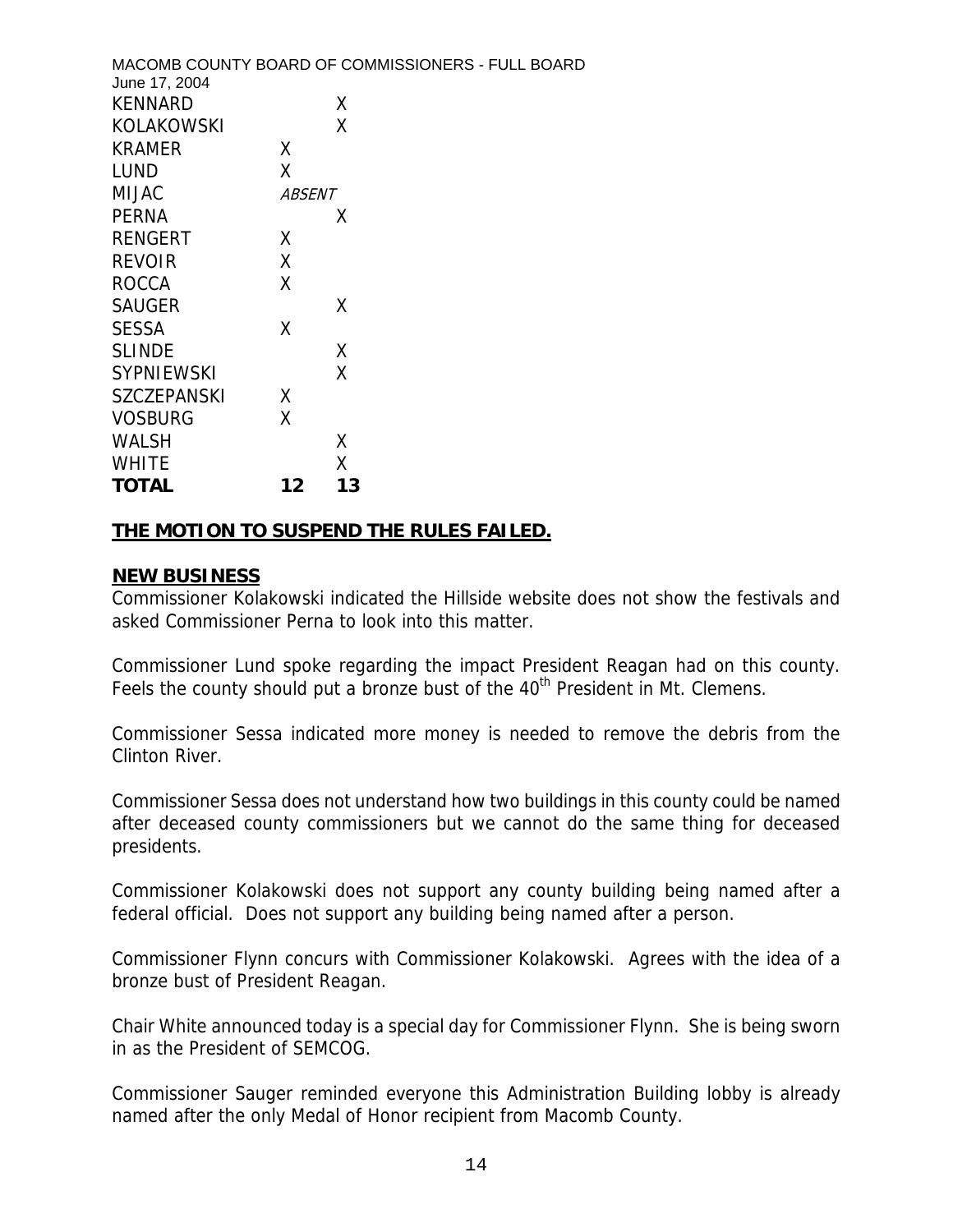Commissioner Walsh indicated that Ronald Reagan was one of the finest Presidents this country has had; however, is opposed to renaming any building after him or any person.

Commissioner DeSaele indicated she would look into the problems Commissioner Sessa indicated with the water clean up.

## **PUBLIC PARTICIPATION**

## **Pastor D. L. Bradley, President of the Macomb County Ministerial Alliance, 22645 Quinn Road, Clinton Twp.**

Spoke about the reforms that were approved in 2003 in the Human Resource Department and indicated the more things change, the more things stays the same.

Also, if allegations are being made regarding the Youth Home then it should be investigated.

Thanked the board for passing the resolution defining efforts to reduce the number of elective abortions in the county.

## **Gregory Wright, 19944 Lamar, Clinton Twp.**

Continued his opinion regarding the Youth Home.

## **Donald Lobsinger, St. Clair Shores**

Commends the board for passing the resolution to reduce the number of elective abortions in the county.

Ronald Reagan deserves recognition, not a county building named after him. Suggested General George Patton would be a better choice to name a building after.

### **ROLL CALL ATTENDANCE**

| Danny Sypniewski      | District 1  |
|-----------------------|-------------|
| Marvin Sauger         | District 2  |
| Phillip A. DiMaria    | District 3  |
| Mike Walsh            | District 4  |
| Susan L. Doherty      | District 5  |
| Joan Flynn            | District 6  |
| Sue Rocca             | District 7  |
| Diana J. Kolakowski   | District 8  |
| <b>Philis DeSaele</b> | District 10 |
| Ed Szczepanski        | District 11 |
| Peter J. Lund         | District 12 |
| Don Brown             | District 13 |
| Kurt S. Kramer        | District 14 |
| Keith Rengert         | District 15 |
| William J. Revoir     | District 16 |
| Bobby L. Hill         | District 17 |
| Michael C. Sessa      | District 18 |
| James M. Perna        | District 19 |
| Nancy M. White        | District 20 |
| Leonard Haggerty      | District 21 |